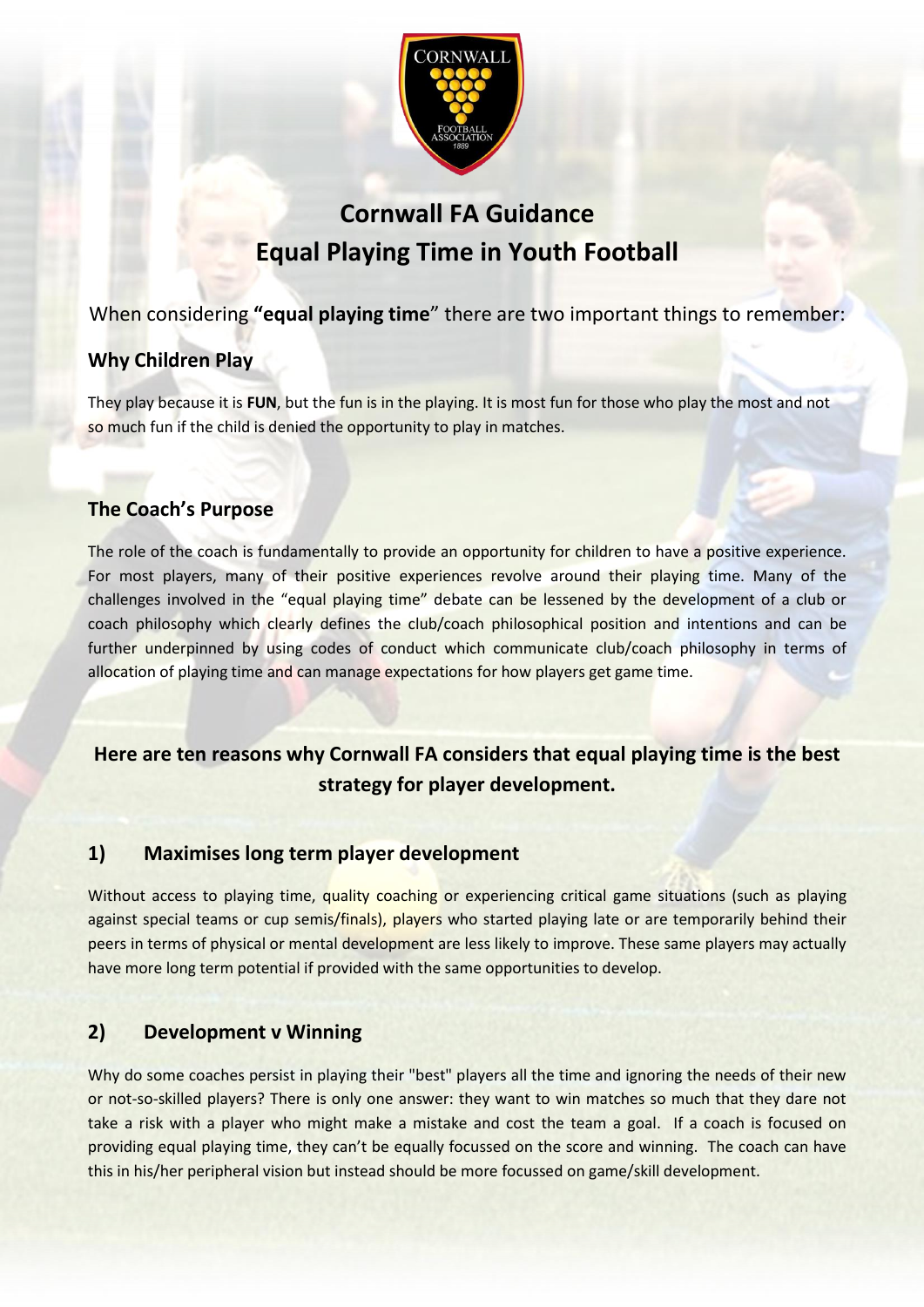### **3) Fun increases motivation**

The number one reason children play sports is to have fun. Enjoying playing football is the main reason children work hard in practice and spend their free time playing and practicing on his/her own. Not playing isn't fun and can result in children who are less motivated to not improve, have less fun and who may choose to quit.

### **4) Social/psychological well-being of the players**

What is the effect on the self-esteem of a player who starts as a substitute and only plays a couple of minutes every week? Are they adversely affected by being openly acknowledged as less able in terms of their social standing amongst their friends and peers? As coaches we have a duty to consider the effect that our actions have in the child's development in a wider sense and to be accountable for the part we play in it.

#### **5) Builds confidence and resilience**

From a small child to the world's greatest athlete, those who are confident are confident because they have attempted a skill or taken thousands of shots, tried and failed many times in a supported environment, then tried again and got it right. This is a valuable life lesson and only by exposure to opportunity can the child benefit.

#### **6) Enhances Teamwork**

When players feel that everyone is an important part of the team and are treated fairly, they are more likely to focus on working together. When teamwork improves, players are more likely to make friends, have fun during training and matches, and the team will have a better chance of experiencing success.

#### **7) Players develop at different ages**

How do we know which players aged, 7, 10, or 12, will be the best player aged 21? The reality is we have no idea who has the potential to be the special player. Children that excel now won't necessarily still be a shining star four years from now. All players develop at their own pace. Coaches should allow them to make mistakes and learn the game, without a dependence on the final score. It also may make sense to rotate positions so that the players have varied game positional experience which adds to their ever growing game understanding. It also stops us from stereotyping player attributes to positions e.g. a player is tall so they might be a centre back or someone who is quick so let's play him/her in a wide position. This fails to account for the fact that an early developer might be tall for their age but eventually, at age 21 are not tall comparatively and are stuck with their formative football experience in a position which does not eventually suit them.

#### **8) Improve relationships between coaches and parents**

One of the most common causes of disagreements between coaches and parents is the subject of playing time. By providing players with equal opportunities to play, coaches set the stage for more positive